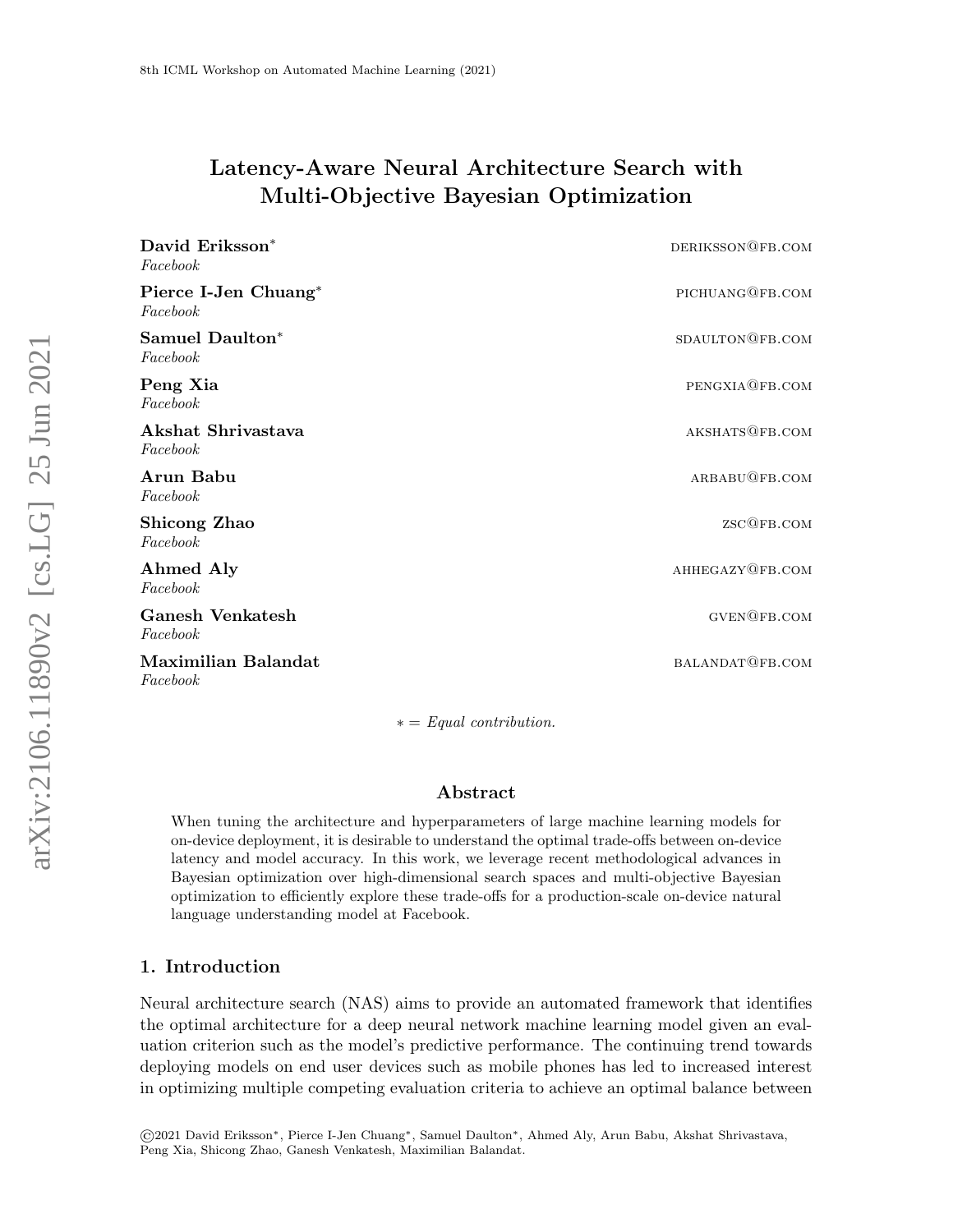predictive performance and computational complexity (e.g. total number of flops), memory footprint, and latency of the model. To address the NAS problem, the research community has developed a wide range of search algorithms, leveraging reinforcement learning (RL) [\(Zoph and Le, 2017;](#page-8-0) [Tan et al., 2019\)](#page-7-0), evolutionary search (ES) [\(Real et al., 2019;](#page-7-1) [Liu](#page-7-2) [et al., 2018\)](#page-7-2), and weight-sharing [\(Cai et al., 2020;](#page-6-0) [Yu et al., 2020;](#page-8-1) [Wang et al., 2021\)](#page-7-3), among others. However, RL and ES can incur prohibitively high computational costs because they require training and evaluating a large number of architectures. While weight sharing can achieve better sample complexity, it typically requires deeply integrating the optimization framework into the training and evaluation workflows, making it difficult to generalize to different production use-cases.

In this work, we aim to bridge this gap and provide a NAS methodology that requires zero code change to a user's training flow and can thus easily leverage existing largescale training infrastructure while providing highly sample-efficient optimization of multiple competing objectives. We employ Bayesian optimization (BO), a popular method for black-box optimization of computationally expensive functions that achieves high sampleefficiency [\(Frazier, 2018\)](#page-6-1). BO has been successfully used for tuning machine learning hyperparameters for some time [\(Snoek et al., 2012;](#page-7-4) [Turner et al., 2021\)](#page-7-5), but only recently emerged as a promising approach for NAS [\(White et al., 2019;](#page-7-6) [Falkner et al., 2018;](#page-6-2) [Kandasamy et al.,](#page-6-3) [2018;](#page-6-3) [Shi et al., 2019;](#page-7-7) [Parsa et al., 2020\)](#page-7-8).

#### <span id="page-1-0"></span>2. Use-case: On-Device Natural Language Understanding

We focus on tuning the architecture and hyperparameters of an on-device natural language understanding (NLU) model that is commonly used by conversational agents found in most mobile devices and smart speakers. The primary objective of the NLU model is to understand the user's semantic expression, and then to convert that expression into a structured decoupled representation that can be understood by downstream programs. As an example, a user may ask the conversational assistant "what is the weather in San Francisco?". In order for the assistant to reply back with an appropriate answer, e.g., "The weather in San Francisco is Sunny, with a high of 80 degrees", it needs to first understand the user's question. This is the primary objective of the NLU model, which converts the user's semantic expression into a representation that can be understood by downstream tasks. We adapt a structured semantic representation of utterance to accomplish this task. In this setting, the NLU model takes the aforementioned query as input and generates the following structured semantic representation, [IN: GET WEATHER [SL: LOCATION San Francisco ] ], where IN and SL represent the *intent* and *slot*, respectively. The downstream program can then easily identify that the user is interested in the current weather in San Francisco.

The NLU model shown in Fig. [1](#page-2-0) is an encoder-decoder non-autoregressive (NAR) architecture [\(Babu et al., 2021\)](#page-6-4) based on the span pointer formulation [\(Shrivastava et al.,](#page-7-9) [2021\)](#page-7-9). The span pointer parser is a recently proposed semantic formulation that has shown to achieve state-of-the-art results on several task-oriented semantic parsing datasets [\(Shri](#page-7-9)[vastava et al., 2021\)](#page-7-9). An example of the span form representation is shown in Table [1.](#page-2-1)

The NLU model adapts a LightConv architecture consisting of a depth-wise convolution with weight sharing and a transformer-like multi-attention architecture to avoid recurrence. An input utterance of n tokens (e.g., "what is the weather in San Francisco?" has a total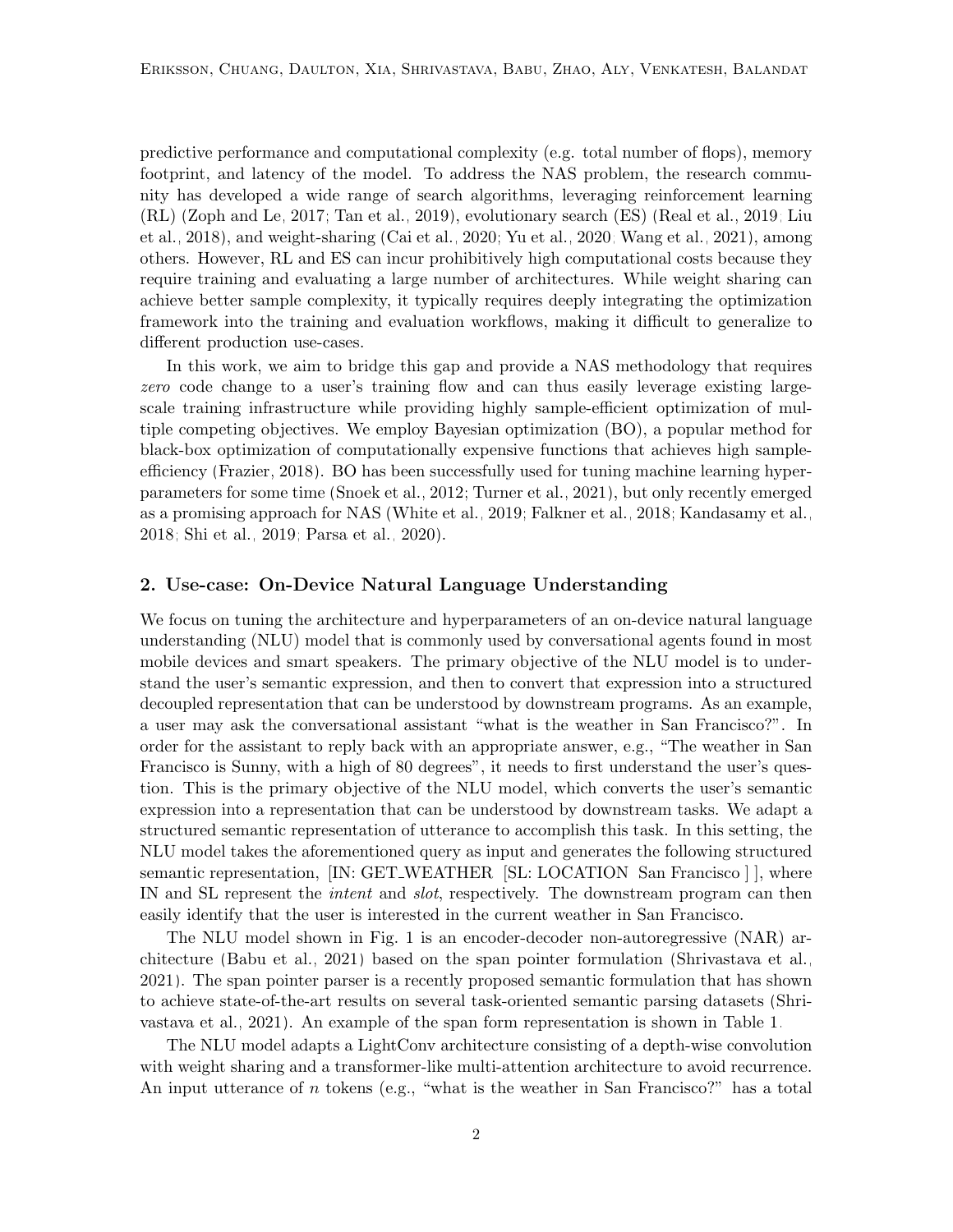<span id="page-2-0"></span>

Figure 1: Non-Autoregressive Model Architecture of the NLU Semantic Parsing.

<span id="page-2-1"></span>

| Utterance | what is the weather in San Francisco                                                                      |
|-----------|-----------------------------------------------------------------------------------------------------------|
| Index     | $1 \t2 \t3 \t4 \t5 \t6$                                                                                   |
| Span Form | Canonical Form [IN: GET_WEATHER [SL: LOCATION San Francisco ] ]<br>TIN: GET_WEATHER TSL: LOCATION 6 7 7 7 |

Table 1: Comparison of the canonical and span forms of the decoupled frame representation. Given the utterance "what is the weather in San Francisco", our span form produces endpoints instead of text, reformulating the task from text generation to index prediction.

of 7 tokens) first go through the embedding and encoder layer to generate the contextual information. Then, a convolutional neural network (CNN) based length predictor takes this information and predicts the length of the final output token, labeled as  $m$ . For example, [IN: GET WEATHER [SL: LOCATION San Francisco ] ] requires 8 output tokens for representation. On the decoder side, masked tokens with a length  $m$  are initialized and propagated through the decoder layer to generate the final output tokens.

As the NLU model serves as the first stage in conversational assistants, it is crucial that it achieves high accuracy as the user experience largely depends on whether the users' semantic expression can be correctly translated. Conversational assistants operate over the user's language, potentially in privacy-sensitive situations such as when sending a message. For this reason, they generally run on the user's device ("on-device"), which comes at the cost of limited computational resources. While we generally expect a complex NLU model with a large number of parameters to achieve better accuracy, we also want short on-device inference time (latency) so as to provide a pleasant, responsive user experience. As complex NLU models with high accuracy also tend to have high latency, we are interested in exploring the trade-offs between these two objectives so that we can pick a model that offers an overall positive user experience by balancing quality and delivery speed of the suggestions.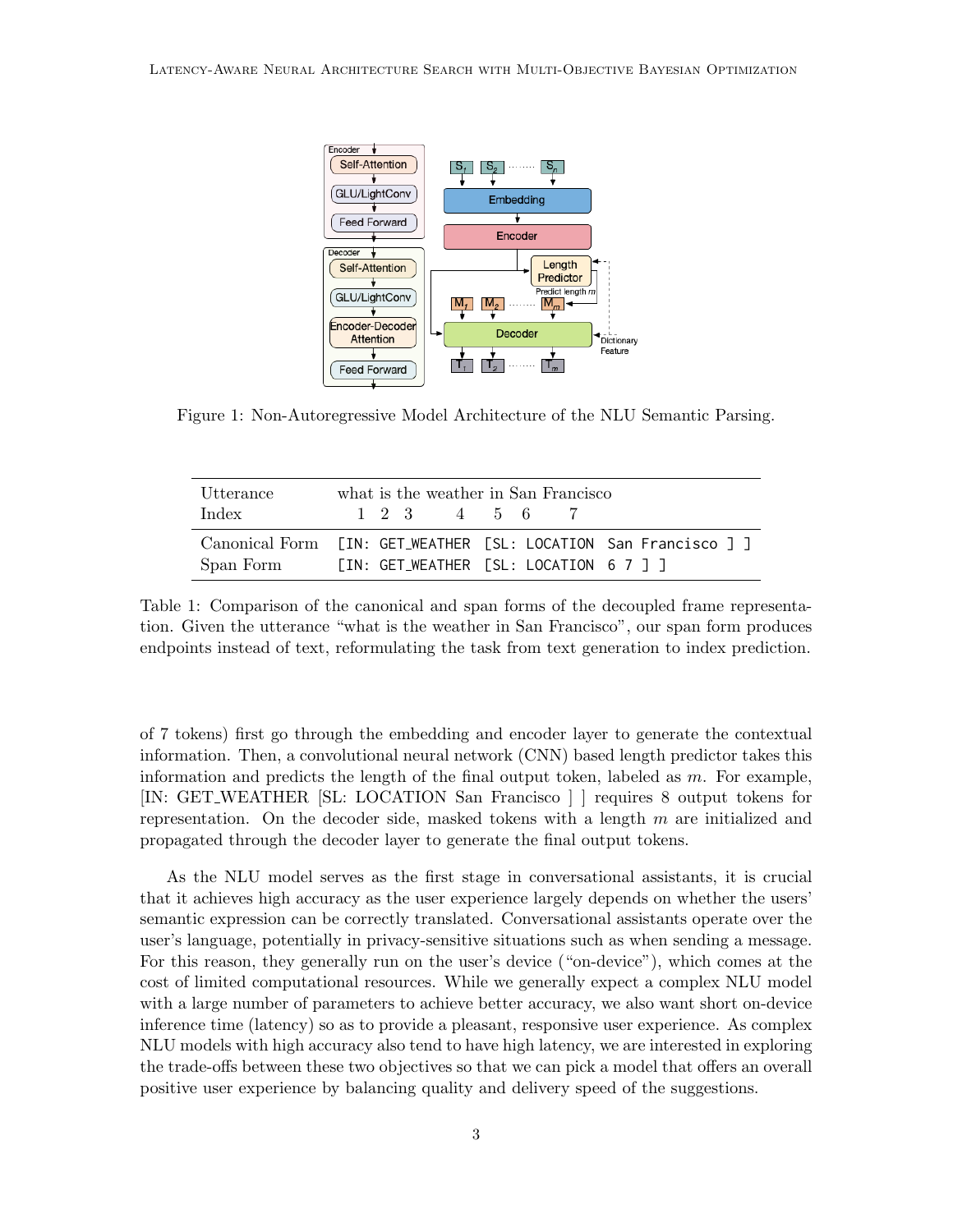### <span id="page-3-2"></span>3. Background

#### 3.1 Multi-Objective Optimization

In multi-objective optimization  $(MOO)$ , the goal is to maximize<sup>[1](#page-3-0)</sup> a vector-valued objective  $f(x) \in \mathbb{R}^M$  over a bounded set  $\mathcal{X} \subset \mathbb{R}^d$ . Typically, there is no single best solution. Rather, the goal is to identify the Pareto frontier: the set of optimal objective trade-offs such that improving one objective means degrading another. A point  $f(x)$  is *Pareto-optimal* if it is not Pareto-dominated by any other point. With knowledge of the Pareto-optimal trade-offs, a decision-maker can choose an objective trade-off according to their preferences. Typically, the goal in MOO is to identify a finite, approximate Pareto frontier within some fixed budget. The quality of a Pareto frontier is commonly assessed according to the *hypervolume* that is dominated by the Pareto frontier and bounded from below by a reference point that bounds the region of interest in objective-space and is usually supplied by the decision-maker.

#### <span id="page-3-1"></span>3.2 Bayesian Optimization

Bayesian optimization (BO) is a sample-efficient methodology for optimizing expensive-toevaluate black-box functions. BO leverages a probabilistic surrogate model, typically a Gaussian Process (GP) [\(Rasmussen, 2004\)](#page-7-10). GPs are flexible non-parametric models that are specified by a mean function  $\mu : \mathbb{R}^d \to \mathbb{R}$  and a (positive semi-definite) covariance function  $k: \mathbb{R}^d \times \mathbb{R}^d \to \mathbb{R}$ . In this work, we choose the mean function  $\mu$  to be constant and the covariance function  $k$  to be the popular Matérn-5/2 kernel. In addition to the mean constant, we also learn a signal variance  $s^2$ , a noise variance  $\sigma^2$ , and separate lengthscales  $\ell_i$  for each input dimension. We learn the hyperparameters by optimizing the log-marginal likelihood, which has an analytic form [\(Rasmussen, 2004\)](#page-7-10).

In addition, BO relies on an acquisition function that uses the GP model to provide a utility value for evaluating candidate points on the true black-box functions. In the MOO setting, common acquisition functions include the expected improvement (EI) with respect to a scalarized objective [\(Knowles, 2006\)](#page-7-11), expected hypervolume improvement (EHVI) [\(Em](#page-6-5)[merich et al., 2006;](#page-6-5) [Daulton et al., 2020\)](#page-6-6), and information gain with respect to the Pareto frontier [\(Hernandez-Lobato et al., 2016;](#page-6-7) [Suzuki et al., 2020\)](#page-7-12).

#### <span id="page-3-3"></span>4. Multi-Objective Bayesian NAS

We aim to explore the set of Pareto-optimal tradeoffs between model accuracy and latency over a *search space* containing parameters specifying the model architecture from Fig. [1.](#page-2-0)

#### 4.1 Architecture Search Space

The model architecture hyper-parameters are given in Table [2](#page-10-0) in Sec. [B.](#page-1-0) For each of the main components (encoder, decoder, and the length predictor) in the NLU model, kernel list determines the number of layers and the corresponding LightConv kernel size. As an example, a list of [3, 5, 7] refers to 3 layers and that the first/second/third layer's LightConv kernel length is 3/5/7, respectively. Other important hyperparameters are (1) embed dim and ffn dim that determine the input and the transformer's feed-forward network (FFN)

<span id="page-3-0"></span><sup>1.</sup> We assume maximization without loss of generality.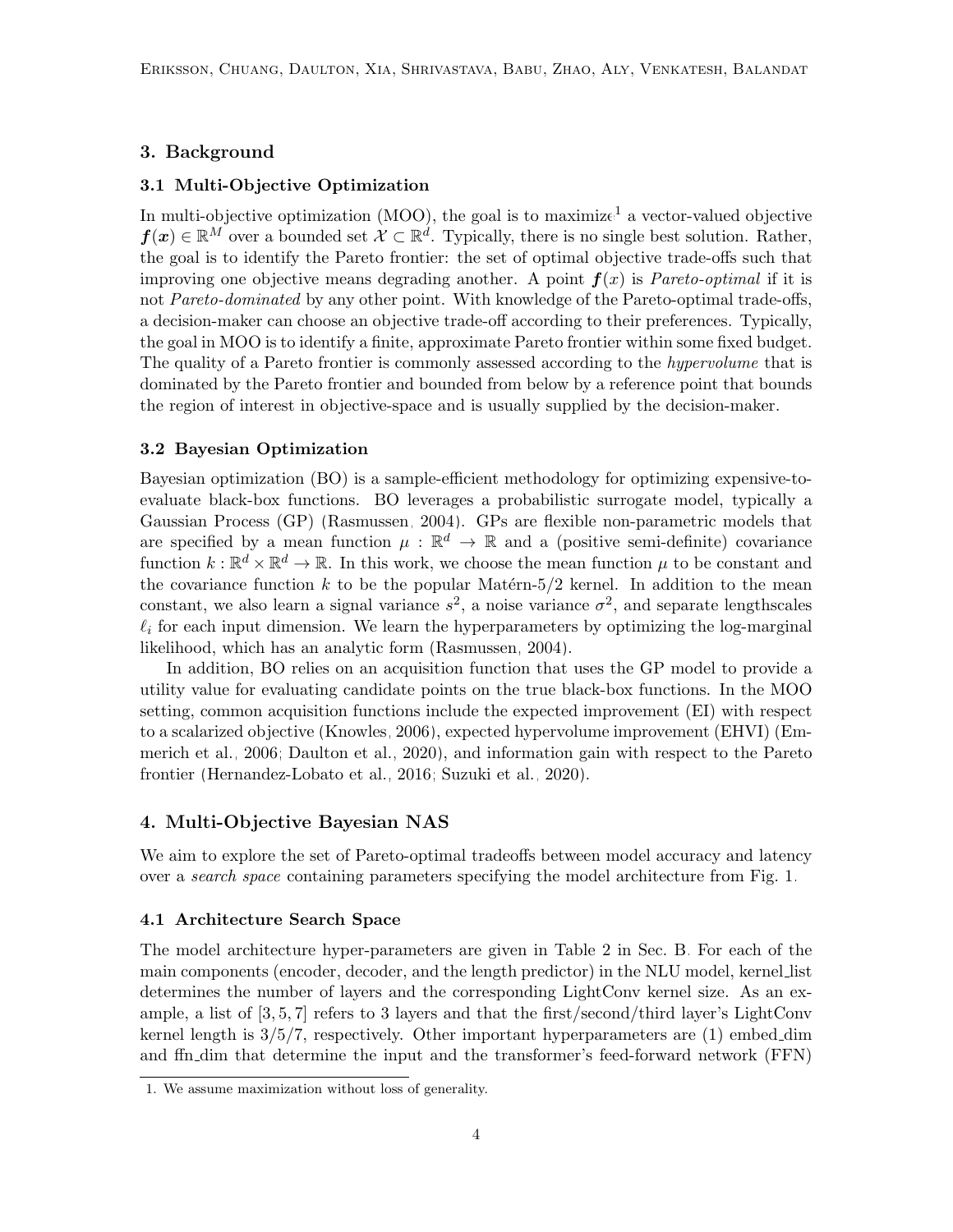width, respectively, and (2) attention heads for the number of heads in the attention module. We encode each layer width as an integer parameter and use an additional parameter to control the number of layers included. This leads to a total of 24 parameters.

#### 4.2 Fully Bayesian Inference with SAAS priors

Our 24-dimensional search space poses a challenge for standard GP models as described in Sec. [3.2.](#page-3-1) In Fig. [2](#page-4-0) we show the leave-one-out cross-validation for two different model fitted to the two objectives for 100 different input configurations. We consider objective values relative to the performance of a base model (see Sec. [5](#page-5-0) for more details). We compare a standard GP model with a maximum a posteriori (MAP) approach to the recently introduced sparse axis-aligned subspace (SAAS) prior [\(Eriksson and Jankowiak, 2021\)](#page-6-8). The SAAS models places sparse priors on the inverse lengthscales in addition to a global shrinkage prior. When combined with the No-U-Turn sampler (NUTS) for inference, this leads to a model that picks out the most relevant lengthscales, making the model suitable for highdimensional BO (see Sec. [C](#page-3-2) for more details). As seen in Fig. [2,](#page-4-0) the SAAS prior provides a much better model fit for both objectives, making it a suitable modeling choice.

<span id="page-4-0"></span>

Figure 2: Leave-one-out cross-validation comparison for SAAS and MAP using 100 training configurations. Using the SAAS prior provides good fits for both objectives while MAP estimation is unable to provide accurate model fits.

# 4.3 Noisy Expected Hypervolume Improvement

We use the recently proposed parallel Noisy Expected Hypervolume Improvement acquisition function  $(qNEHVI)$  [\(Daulton et al., 2021\)](#page-6-9), which has been shown to perform well with high levels of parallelism and under noisy observations. As we use fully Bayesian inference, we integrate the acquisition function over the posterior distribution  $p(\psi|\mathcal{D})$  of the GP hyperparameters  $\psi$  given the observed data  $\mathcal{D}$ :

<span id="page-4-1"></span>
$$
\alpha_{qNEHVI\text{-}MCMC}(\mathcal{X}_{\text{cand}}) = \int_{\psi} \alpha_{qNEHVI}(\mathcal{X}_{\text{cand}}|\psi)p(\psi|\mathcal{D})d\psi \tag{1}
$$

where  $X_{\text{cand}}$  denotes set of q new candidates  $X_{\text{cand}} = \{x_1, ..., x_q\}$ . Since the integral in [\(1\)](#page-4-1) is intractable, we approximate the integral using  $N_{\text{MCMC}}$  Monte Carlo (MC) samples (see Sec. [D](#page-3-3) for additional details).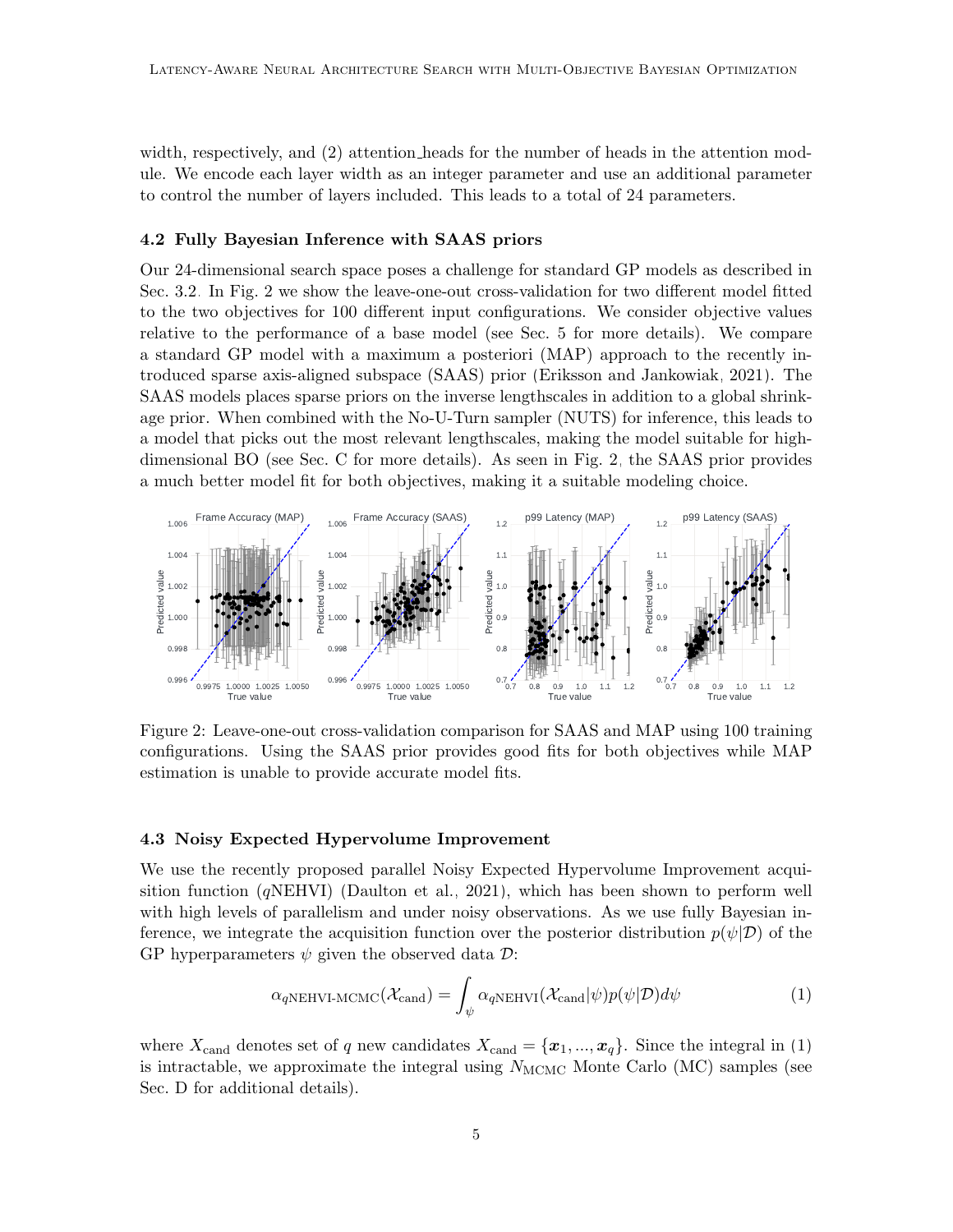# <span id="page-5-0"></span>5. Experimental results

The goal is to maximize the accuracy of the model described in Sec. [2](#page-1-0) on a held-out evaluation set while also minimize the on-device p99 latency (the 99th percentile of the latency distribution). Latency here defined as the time between when the input utterance becomes available and the model generates the final structured semantic representation. To produce a stable estimate of the p99 latency, a tested model is evaluated repeatedly many times on the same device. We select a reference point to bound the area of interest based on an existing model with hyperparameters selected using domain knowledge. We optimize the objectives *relative* to this reference point, which results in a reference point of  $(1, 1)$ .

We consider a computational budget of 240 evaluations and launch function evaluations asynchronously with parallelism of  $q = 16$ . For BO, we use 32 initial points from a scrambled Sobol sequence. To do inference in the SAAS model we rely on the open-source implementation of NUTS in Pyro [\(Bingham et al., 2019\)](#page-6-10). We use  $qNEHVI$  as implemented in BoTorch [\(Balandat et al., 2020\)](#page-6-11). The results from using BO as well as Sobol search are shown in Fig. [3.](#page-5-1) Sobol was only able to find a single configuration that outperformed the reference point. On the other hand, our BO method was able to explore the trade-offs and improve the p99 latency by more than 25% while also improving model accuracy.

<span id="page-5-1"></span>

Figure 3: (Left) Sobol search is only able to find two points that improve upon the reference point. (Right) BO is able to successfully explore the trade-off between latency and accuracy.

# 6. Conclusion

We introduced a new BO method for sample-efficient multi-objective NAS. Our approach combines the SAAS prior for high-dimensional BO [\(Eriksson and Jankowiak, 2021\)](#page-6-8) with the  $qNEHVI$  acquisition function [\(Daulton et al., 2021\)](#page-6-9). When applied to a productionscale on-device natural language understanding model, our method was able to successfully explore the trade-off between model accuracy and on-device latency.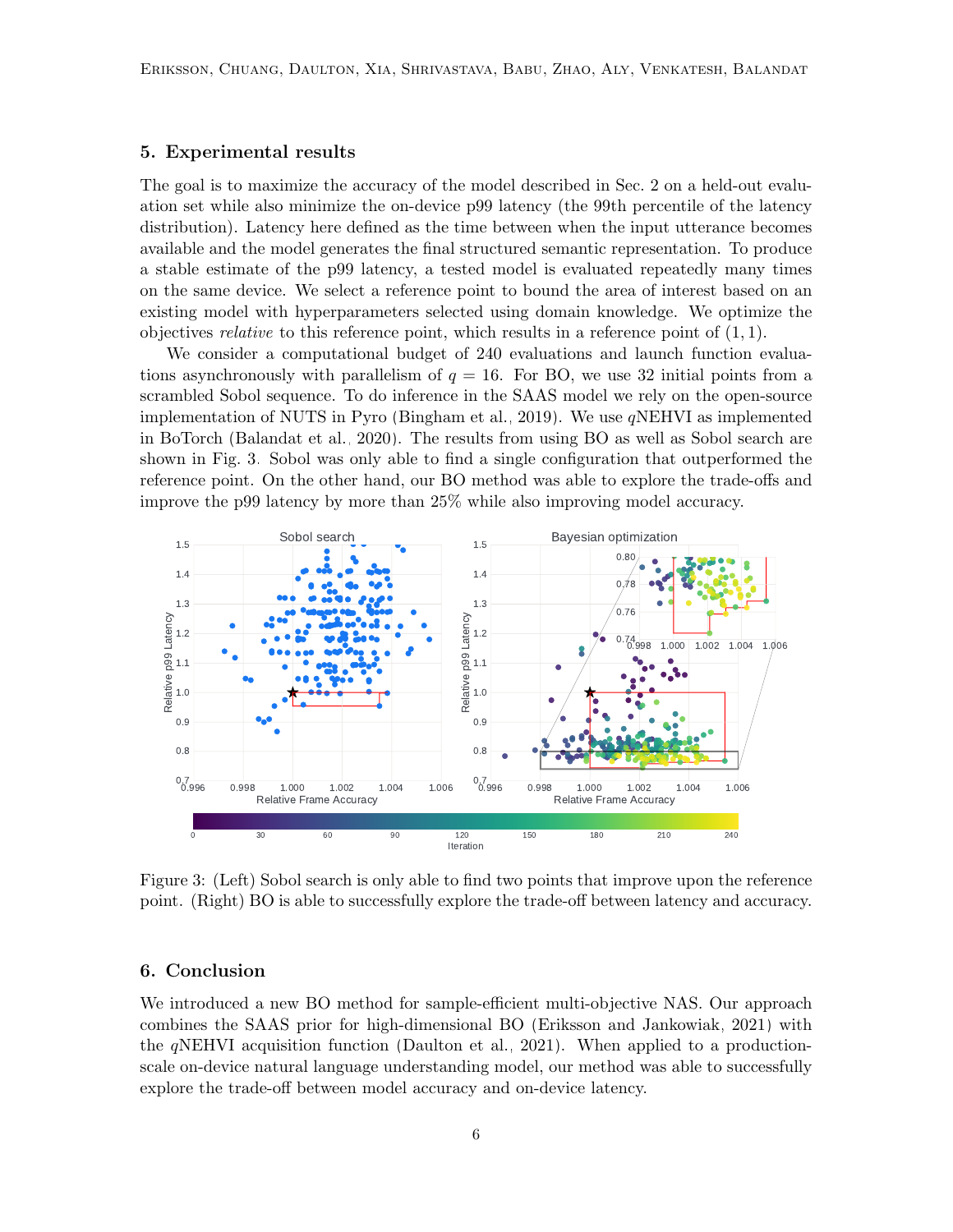# References

- <span id="page-6-4"></span>Arun Babu, Akshat Shrivastava, Armen Aghajanyan, Ahmed Aly, Angela Fan, and Marjan Ghazvininejad. Non-autoregressive semantic parsing for compositional task-oriented dialog, 2021.
- <span id="page-6-11"></span>Maximilian Balandat, Brian Karrer, Daniel R. Jiang, Samuel Daulton, Benjamin Letham, Andrew Gordon Wilson, and Eytan Bakshy. BoTorch: A Framework for Efficient Monte-Carlo Bayesian Optimization. In Advances in Neural Information Processing Systems 33, 2020.
- <span id="page-6-10"></span>Eli Bingham, Jonathan P Chen, Martin Jankowiak, Fritz Obermeyer, Neeraj Pradhan, Theofanis Karaletsos, Rohit Singh, Paul Szerlip, Paul Horsfall, and Noah D Goodman. Pyro: Deep universal probabilistic programming. The Journal of Machine Learning Research, 20(1):973–978, 2019.
- <span id="page-6-0"></span>Han Cai, Chuang Gan, Tianzhe Wang, Zhekai Zhang, and Song Han. Once-for-all: Train one network and specialize it for efficient deployment, 2020.
- <span id="page-6-6"></span>Samuel Daulton, Maximilian Balandat, and Eytan Bakshy. Differentiable expected hypervolume improvement for parallel multi-objective Bayesian optimization. In Advances in Neural Information Processing Systems 33, NeurIPS, 2020.
- <span id="page-6-9"></span>Samuel Daulton, Maximilian Balandat, and Eytan Bakshy. Parallel Bayesian optimization of multiple noisy objectives with expected hypervolume improvement.  $arXiv$  preprint arXiv:2105.08195, 2021.
- <span id="page-6-5"></span>M. T. M. Emmerich, K. C. Giannakoglou, and B. Naujoks. Single- and multiobjective evolutionary optimization assisted by gaussian random field metamodels. IEEE Transactions on Evolutionary Computation, 10(4):421–439, 2006.
- <span id="page-6-8"></span>David Eriksson and Martin Jankowiak. High-dimensional Bayesian optimization with sparse axis-aligned subspaces. Conference on Uncertainty in Artificial Intelligence (To appear), 2021.
- <span id="page-6-2"></span>Stefan Falkner, Aaron Klein, and Frank Hutter. Bohb: Robust and efficient hyperparameter optimization at scale. In International Conference on Machine Learning, pages 1437– 1446. PMLR, 2018.
- <span id="page-6-1"></span>Peter I Frazier. A tutorial on Bayesian optimization.  $arXiv$  preprint  $arXiv:1807.02811$ , 2018.
- <span id="page-6-7"></span>Daniel Hernandez-Lobato, Jose Hernandez-Lobato, Amar Shah, and Ryan Adams. Predictive entropy search for multi-objective bayesian optimization. In Proceedings of The 33rd International Conference on Machine Learning, pages 1492–1501, 2016.
- <span id="page-6-3"></span>Kirthevasan Kandasamy, Willie Neiswanger, Jeff Schneider, Barnabas Poczos, and Eric Xing. Neural architecture search with Bayesian optimisation and optimal transport. arXiv preprint arXiv:1802.07191, 2018.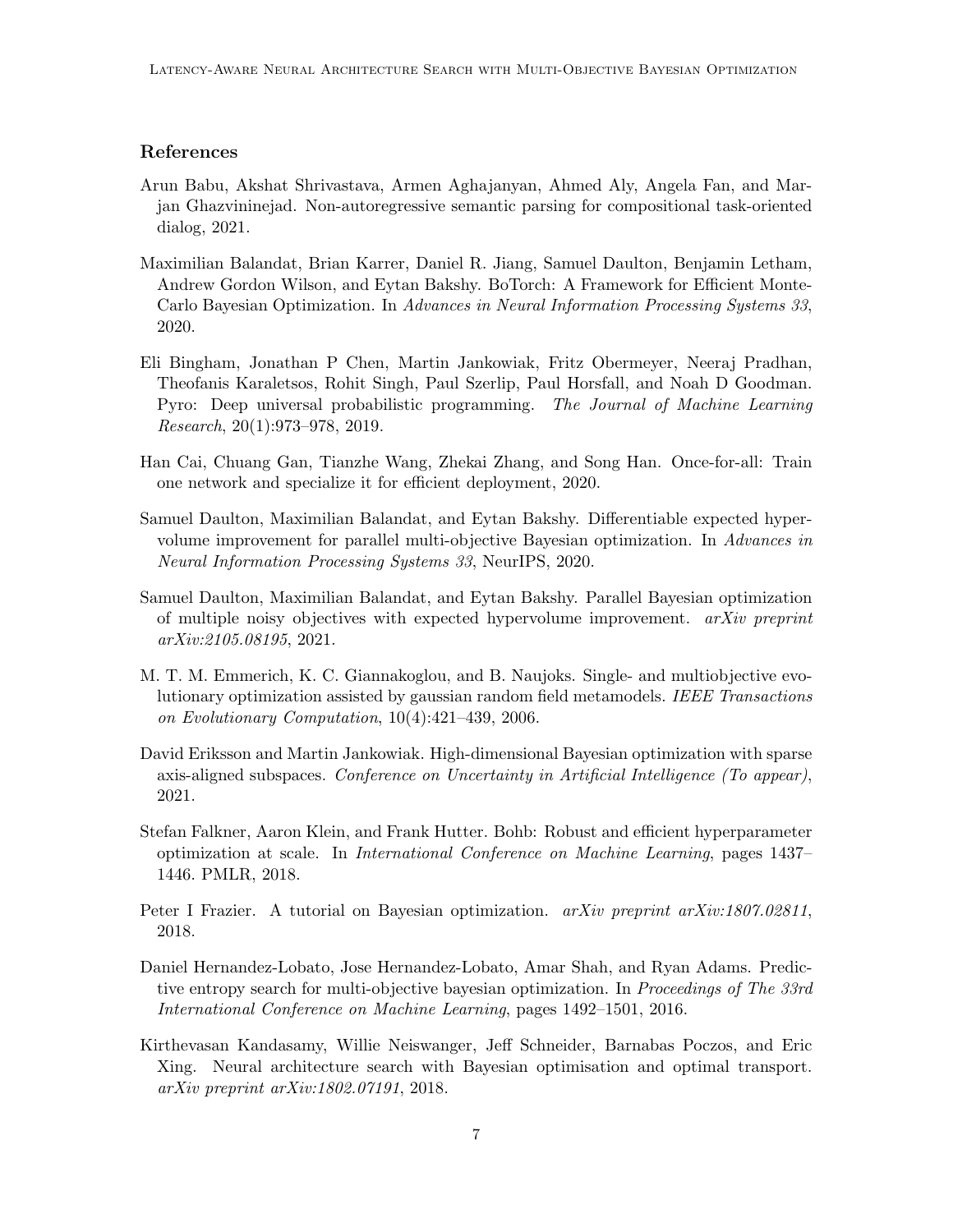- <span id="page-7-11"></span>J. Knowles. Parego: a hybrid algorithm with on-line landscape approximation for expensive multiobjective optimization problems. IEEE Transactions on Evolutionary Computation, 10(1):50–66, 2006.
- <span id="page-7-2"></span>Hanxiao Liu, Karen Simonyan, Oriol Vinyals, Chrisantha Fernando, and Koray Kavukcuoglu. Hierarchical representations for efficient architecture search, 2018.
- <span id="page-7-8"></span>Maryam Parsa, John P Mitchell, Catherine D Schuman, Robert M Patton, Thomas E Potok, and Kaushik Roy. Bayesian multi-objective hyperparameter optimization for accurate, fast, and efficient neural network accelerator design. Frontiers in neuroscience, 2020.
- <span id="page-7-10"></span>Carl Edward Rasmussen. Gaussian Processes in Machine Learning, pages 63–71. Springer Berlin Heidelberg, Berlin, Heidelberg, 2004.
- <span id="page-7-1"></span>Esteban Real, Alok Aggarwal, Yanping Huang, and Quoc V Le. Regularized evolution for image classifier architecture search, 2019.
- <span id="page-7-7"></span>Han Shi, Renjie Pi, Hang Xu, Zhenguo Li, James T Kwok, and Tong Zhang. Multi-objective neural architecture search via predictive network performance optimization. 2019.
- <span id="page-7-9"></span>Akshat Shrivastava, Pierce Chuang, Arun Babu, Shrey Desai, Abhinav Arora, Alexander Zotov, and Ahmed Aly. Span pointer networks for non-autoregressive task-oriented semantic parsing, 2021.
- <span id="page-7-4"></span>Jasper Snoek, Hugo Larochelle, and Ryan P Adams. Practical bayesian optimization of machine learning algorithms. In Advances in neural information processing systems, pages 2951–2959, 2012.
- <span id="page-7-12"></span>Shinya Suzuki, Shion Takeno, Tomoyuki Tamura, Kazuki Shitara, and Masayuki Karasuyama. Multi-objective Bayesian optimization using pareto-frontier entropy. In Proceedings of the 37th International Conference on Machine Learning, volume 119 of Proceedings of Machine Learning Research, pages 9279–9288. PMLR, 2020.
- <span id="page-7-0"></span>Mingxing Tan, Bo Chen, Ruoming Pang, Vijay Vasudevan, Mark Sandler, Andrew Howard, and Quoc V Le. Mnasnet: Platform-aware neural architecture search for mobile. In Proceedings of the IEEE/CVF Conference on Computer Vision and Pattern Recognition, pages 2820–2828, 2019.
- <span id="page-7-5"></span>Ryan Turner, David Eriksson, Michael McCourt, Juha Kiili, Eero Laaksonen, Zhen Xu, and Isabelle Guyon. Bayesian optimization is superior to random search for machine learning hyperparameter tuning: Analysis of the black-box optimization challenge 2020. arXiv preprint arXiv:2104.10201, 2021.
- <span id="page-7-3"></span>Dilin Wang, Meng Li, Chengyue Gong, and Vikas Chandra. Attentivenas: Improving neural architecture search via attentive sampling, 2021.
- <span id="page-7-6"></span>Colin White, Willie Neiswanger, and Yash Savani. BANANAS: Bayesian optimization with neural architectures for neural architecture search. *arXiv preprint arXiv:1910.11858*, 2019.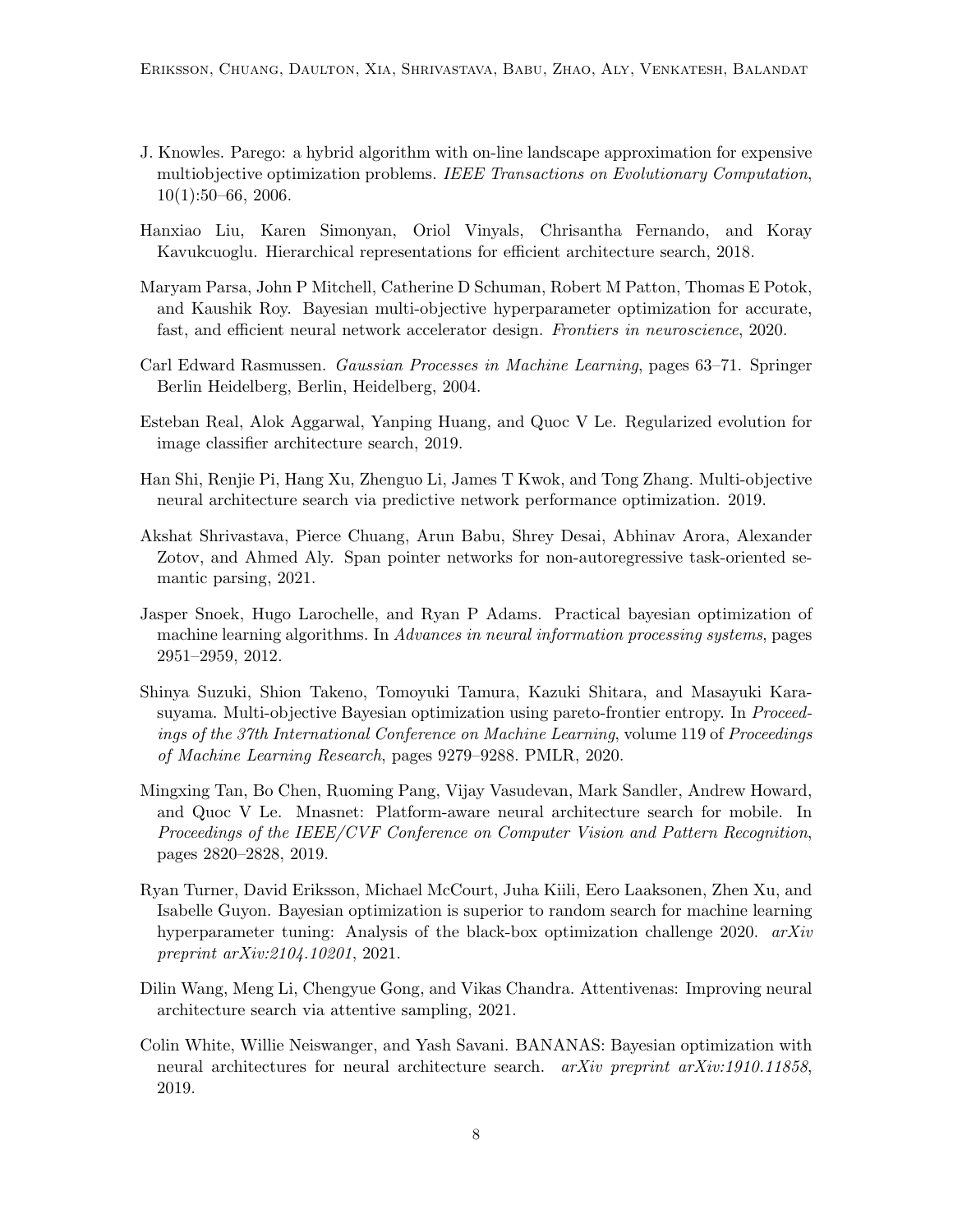<span id="page-8-1"></span>Jiahui Yu, Pengchong Jin, Hanxiao Liu, Gabriel Bender, Pieter-Jan Kindermans, Mingxing Tan, Thomas Huang, Xiaodan Song, Ruoming Pang, and Quoc Le. Bignas: Scaling up neural architecture search with big single-stage models, 2020.

<span id="page-8-0"></span>Barret Zoph and Quoc V. Le. Neural architecture search with reinforcement learning, 2017.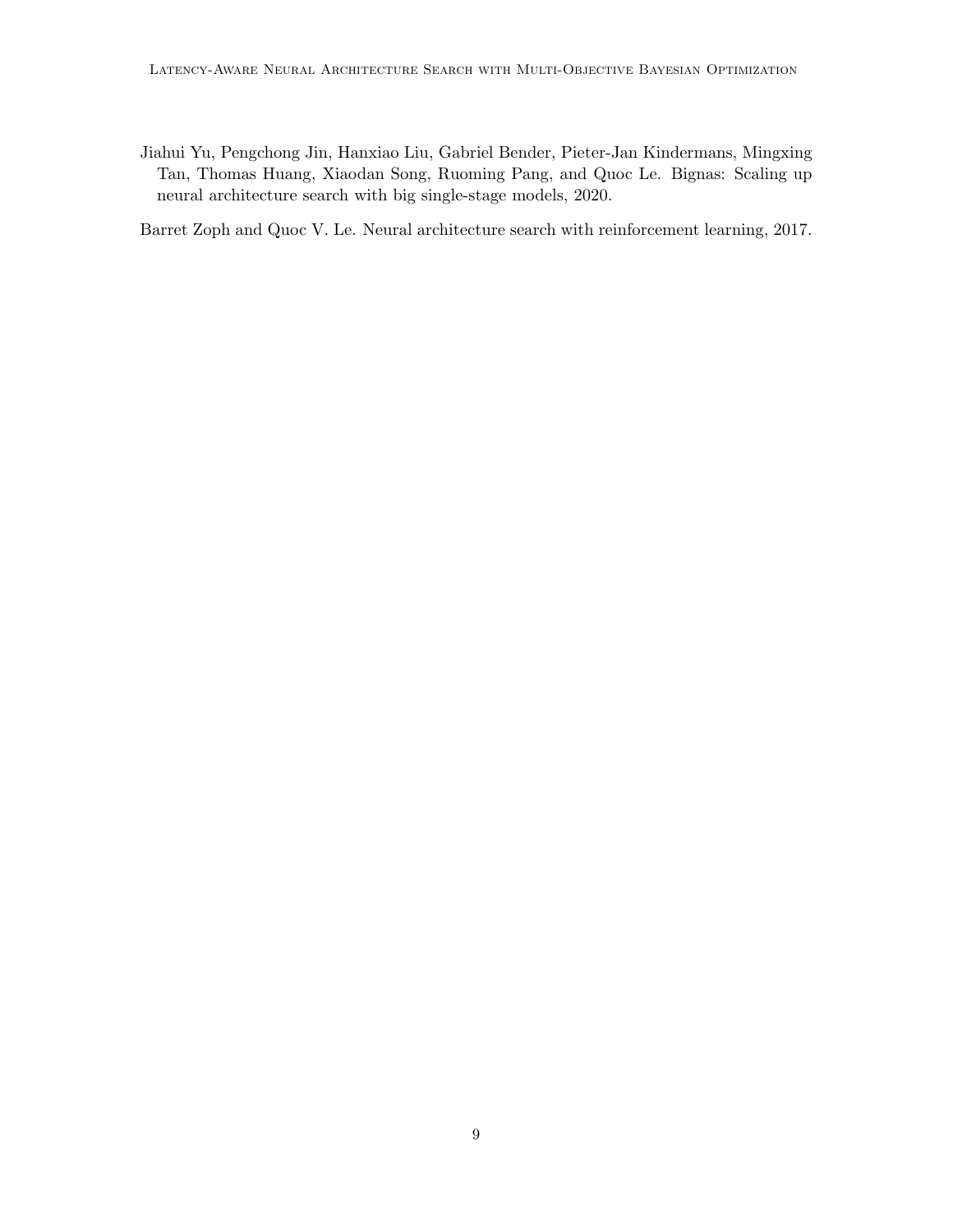# Appendix A. Example json

We rely on PyText, which is a deep-learning based language modeling framework built on PyTorch, and is the primary framework for a variety of production NLP models at Facebook, including semantic parsing. PyText provides a flexible way to generate the deep learning model through a json configuration file, thus providing an easy way to integrate with BO without major code refactoring. In this simplified example, a 4-layer encoder, 1-layer decoder transformer-like model is generated. The encoder's embedding and feedforward dimension are 128 and 192, respectively. At single-layer decoder end, the decoder's lightweight convolution's kernel size is 12, uses GLU for activation, and the attention module is a multi-headed configuration with the number of heads equals to two. This flexible expression allows the back-end NAS engine to be seamlessly integrated with the model training framework.

```
{
    "encoder": {
        "encoder_embed_dim": 128,
        "encoder_ffn_embed_dim": 192,
        "encoder_kernel_list": [3, 5, 5, 7]
    },
    "decoder": {
        "decoder_embed_dim": 156,
        "decoder_output_dim": 128,
        "decoder_glu": true,
        "self_attention_heads": 2,
        "decoder_kernel_size_list": [12]
    }
    // config continues
}
```
Listing 1: Example of transformer-like model json configuration. This type of json configuration is the default in the PyText framework, and consequently any PyText machine learning engineer will be familiar with this format.

### Appendix B. Search space

A summary of the tunable parameters is given in Table [2.](#page-10-0) The kernel sizes are represented by one integer parameter for each layer and then one additional integer parameter that controls the length. In particular, we always optimize the acquisition function over all widths as well as the number of layers, but only include the first num layers width in the resulting model. We emphasize that the representation of the kernel sizes could be further improved by taking into account the hierarchical structure, e.g., we do not need a parameter for the width of the 6th layer if we condition on the encoder length being 5. This results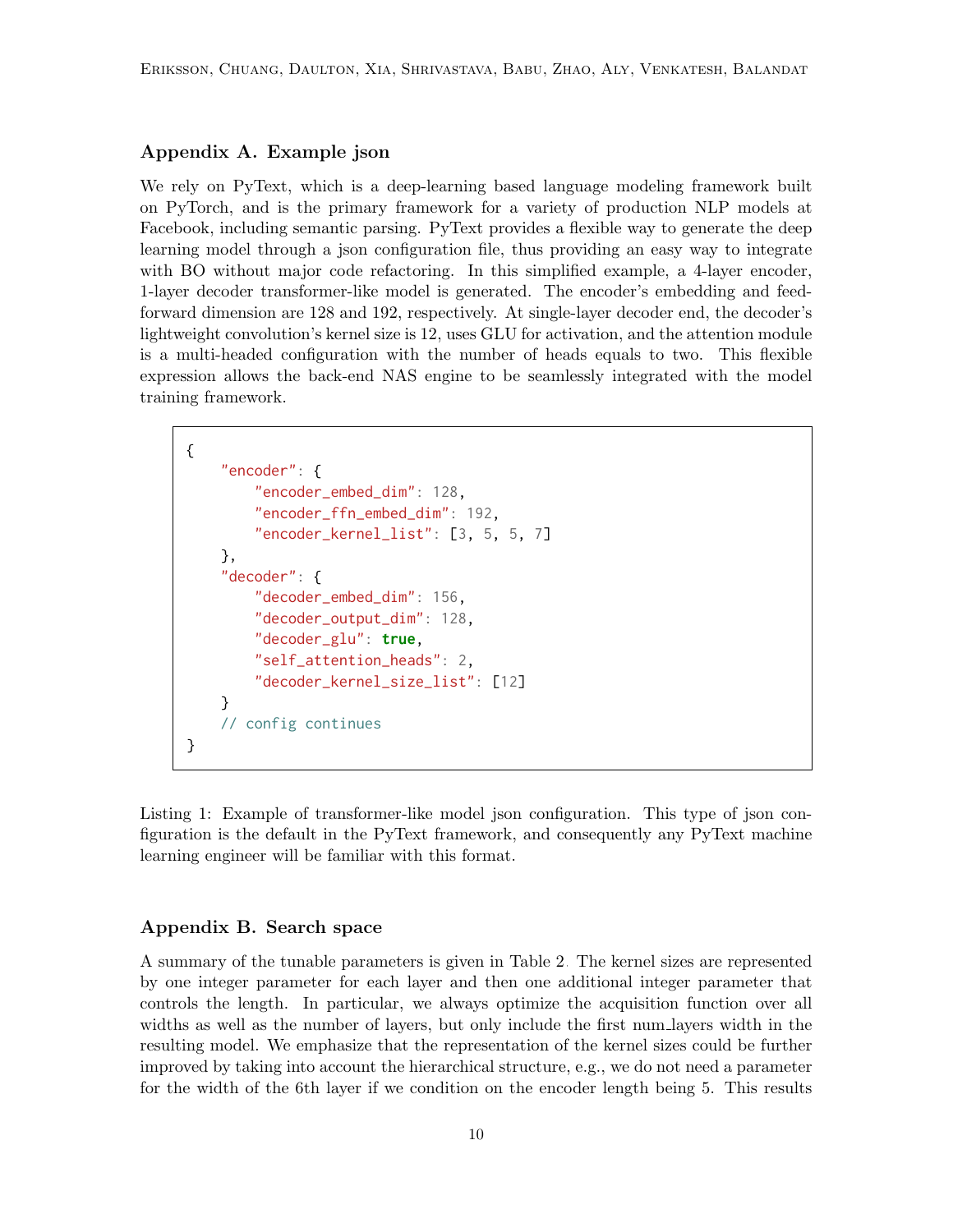in 7 parameters for the encoder, 3 for the decoder, and 3 for the convolution. In addition, there are 10 additional integer parameters and 1 boolean parameter, resulting in a total of 24 parameters.

<span id="page-10-0"></span>

| Parameter        | Default        | Search Space                       | Description                                          |  |
|------------------|----------------|------------------------------------|------------------------------------------------------|--|
| Encoder          |                |                                    |                                                      |  |
| kernel_list      |                | $[3, 3, 5, 9, 7]$ $[3, 3, 3, 3], $ | list of length 4-6, drawn from $[3, 5, 7, 9]$        |  |
| embed_dim        | 128            | $128, 136, \ldots, 192$            | input dimension                                      |  |
| self_attention   | $\overline{2}$ | 1, 2, 4                            | number of self-attention head                        |  |
| ffn dim          | 40             | $32, 40, \ldots, 192$              | feed-forward network (FFN) width                     |  |
| normalized       | True           | True, False                        | apply normalization before the FFN                   |  |
| Decoder          |                |                                    |                                                      |  |
| kernel_list      | [13, 9]        | $[7, 7], [7, 9], \dots$            | list of length 1-2, drawn from $[7, 9, 11, 13, 15]$  |  |
| self_attention   | 1              | 1, 2, 4                            | number of self-attention head                        |  |
| attention_heads  | $\overline{2}$ | 1, 2, 4                            | number of cross-attention head                       |  |
| ffn_dim          | 144            | 128, 144, , 512                    | FFN width                                            |  |
| Length Predictor |                |                                    |                                                      |  |
| kernel_list      | [3, 7]         | $[3], [3, 5], \dots$               | list of length 1-2, drawn from $\vert 3, 5, 7 \vert$ |  |
| dim              | 192            | 32, 40, , 192                      | convolution width                                    |  |
| num_head         | 4              | 1, 2, 4                            | number of attention head                             |  |
| Embedding        |                |                                    |                                                      |  |
| char_embed_dim   | 8              | 8, 12, , 24                        | character embedding dimension                        |  |
| proj_dim         | 12             | 8, 12, , 24                        | last layer projection dimension                      |  |

Table 2: List of the tunable parameters (i.e., search space) of the NLU model

# Appendix C. GP fitting

Before fitting the GP model we standardize the output values for each objective to have zero mean and unit variance. We also linearly scale the inputs to lie in the domain  $[0, 1]^d$ . Recall from Sec. [3.2](#page-3-1) that we use a separate lengthscale  $\ell_i$  for each input dimension. Fol-lowing [Eriksson and Jankowiak \(2021\)](#page-6-8), we use a global shrinkage  $\tau \sim \mathcal{HC}(0.1)$  and priors  $1/\ell_i \sim \mathcal{HC}(\tau)$ , where  $\mathcal{HC}$  is the half-Cauchy distribution. As all latent variables in the SAAS model are continuous, we can use the No-U-Turn sampler (NUTS) for inference, integrating out f analytically in the log-marginal likelihood formulation. The global shrinkage is controlled via  $\tau$  and its values will naturally concentrate around zero because of the  $\mathcal{HC}$ prior. As the inverse lengthscales are also governed by a  $H\mathcal{C}$  prior, they will also concentrate around zero and the resulting model will, in absence of strong contrary evidence from the data, have large lengthscales and thus "turn off" the majority of dimensions.

In addition to the lengthscale priors we use a  $\Gamma(0.9, 10)$  prior for the noise variance, a  $\Gamma(2.0, 0.15)$  prior for the signal variance, and a  $U[-1, 1]$  prior for the constant mean. For NUTS, we use 512 warmup steps before collecting a total of 256 samples. Finally, we apply thinning and keep only every 16th sample, leaving us with a total of 32 hyperparam